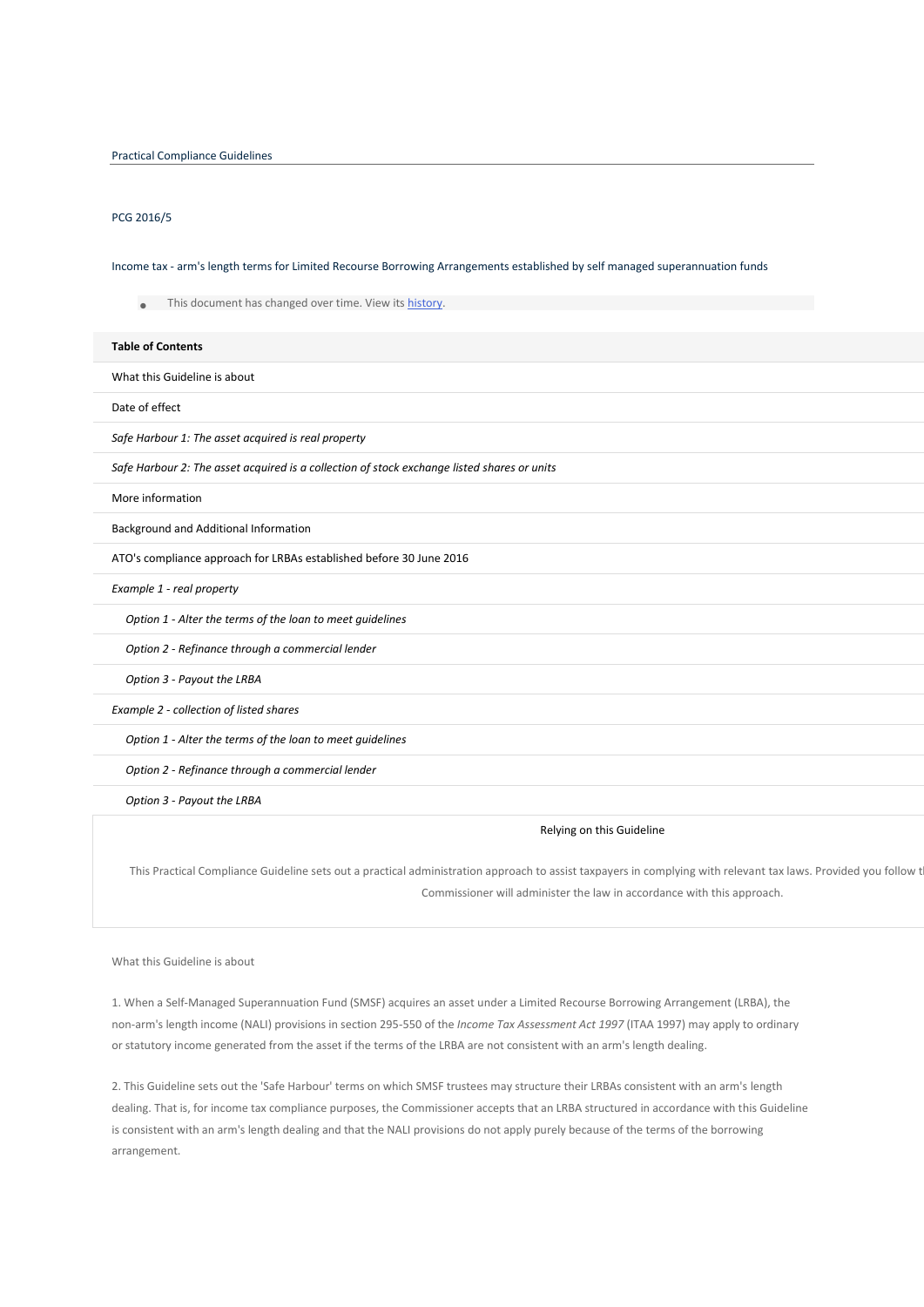3. As noted under the *Date of effect,* this Guideline applies where the requirements of section 67A (or former subsection 67(4A) if applicable) of the *Superannuation Industry (Supervision) Act 1993* (SISA) are met at all times, and is not intended to override or replace those or any other SISA requirements that apply.

4. If SMSF trustees have entered into an arrangement which does not meet all of the 'Safe Harbour' terms set out in this Guideline, whilst the trustees are unable to be assured that the Commissioner will accept the arrangement to be consistent with an arm's length dealing, it does not mean that the arrangement is deemed not to be on arm's length terms. It merely means that there is no certainty provided under this Guideline. The trustees will need to be able to otherwise demonstrate that the arrangement was entered into and maintained on terms consistent with an arm's length dealing. One example of how a trustee may demonstrate this is by maintaining evidence that shows their particular arrangement is established and maintained on terms that replicate the terms of a commercial loan that is available in the same circumstances.

## Date of effect

5. This Guideline applies to SMSF trustees who have established LRBAs that meet the requirements of section 67A (or former subsection 67(4A) if applicable) of the SISA, regardless of whether the arrangement commenced before or after the date of publication of this Guideline.

## *Safe Harbour 1: The asset acquired is real property*

6. Safe Harbour 1 applies when an SMSF uses an LRBA to acquire real property or to refinance a borrowing used to acquire real property, whether that property is residential or commercial premises (including property used for primary production activities).

7. The ATO accepts that an LRBA used to acquire real property, or to refinance a borrowing used to acquire real property, is consistent with an arm's length dealing if the terms of the borrowing are established and maintained throughout the LRBA as set out below.

| Interest Rate    | Reserve Bank of Australia Indicator Lending Rates for banks providing standard variable housing loans for investors. Applicable rates:                                                                                                                                                                               |  |  |
|------------------|----------------------------------------------------------------------------------------------------------------------------------------------------------------------------------------------------------------------------------------------------------------------------------------------------------------------|--|--|
|                  | For the 2015-16 year, the rate is 5.75% $^{[1]}$                                                                                                                                                                                                                                                                     |  |  |
|                  | For the 2016 17 and later years, the rate published for May (the rate for the month of May immediately prior to the start of tl                                                                                                                                                                                      |  |  |
| Fixed / variable | Interest rate may be variable or fixed                                                                                                                                                                                                                                                                               |  |  |
|                  | Variable - uses the applicable rate (as set out above) for each year of the LBRA                                                                                                                                                                                                                                     |  |  |
|                  | Fixed - trustees may choose to fix the rate at the commencement of the arrangement for a specified period, up to a maximum                                                                                                                                                                                           |  |  |
|                  | The fixed rate is the rate published for May (the rate for the May before the relevant financial year).                                                                                                                                                                                                              |  |  |
|                  | The 2015-16 rate of 5.75% may be used for LRBAs in existence on publication of these guidelines, if the total period for which the interes<br>years (see 'Term of the loan' below)                                                                                                                                   |  |  |
| Term of the loan | Variable interest rate loan (original) - 15 year maximum loan term (for both residential and commercial)                                                                                                                                                                                                             |  |  |
|                  | Variable interest rate loan (re-financing) - maximum loan term is 15 years less the duration(s) of any previous loan(s) relating to the asset<br>commercial)                                                                                                                                                         |  |  |
|                  | Fixed interest rate loan - a new LRBA commencing after publication of these guidelines may involve a loan with a fixed interest rate set a<br>arrangement. The rate may be fixed for a maximum period of 5 years and must convert to a variable interest rate loan at the end of the<br>term cannot exceed 15 years. |  |  |
|                  |                                                                                                                                                                                                                                                                                                                      |  |  |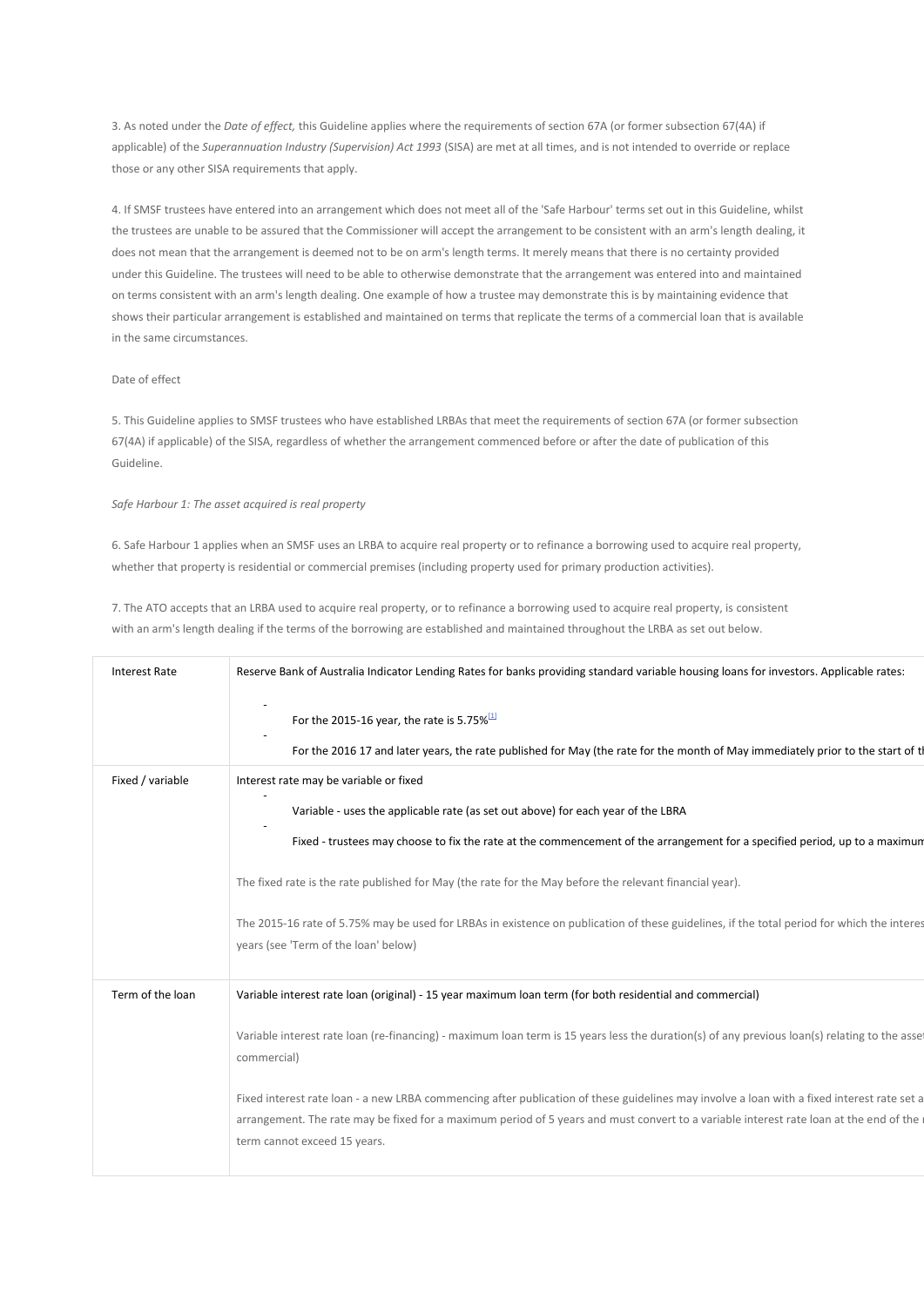| Loan to Market Value<br>Maximum 70% LVR for both commercial and residential property<br>Ratio (LVR)<br>If more than one loan is taken out to acquire (or refinance) the asset, the total amount of all those loans must not exceed 70% LVR.<br>The market value of the asset is to be established when the loan (original or re-financing) is entered into.<br>For an LRBA in existence on publication of these guidelines, the trustees may use the market value of the asset at 1 July 2015.<br>A registered mortgage over the property is required<br>Security<br>Personal guarantee<br>Not required<br>Nature & frequency<br>Each repayment is of both principal and interest<br>of repayments<br>Repayments are monthly<br>A written and executed loan agreement is required<br>Loan agreement |  | For an LRBA in existence on publication of these guidelines, the trustees may adopt the rate of 5.75% as their fixed rate, provided that the<br>exceed 5 years. The interest rate must convert to a variable interest rate loan at the end of the nominated period. The total loan cannot |  |
|-----------------------------------------------------------------------------------------------------------------------------------------------------------------------------------------------------------------------------------------------------------------------------------------------------------------------------------------------------------------------------------------------------------------------------------------------------------------------------------------------------------------------------------------------------------------------------------------------------------------------------------------------------------------------------------------------------------------------------------------------------------------------------------------------------|--|-------------------------------------------------------------------------------------------------------------------------------------------------------------------------------------------------------------------------------------------------------------------------------------------|--|
|                                                                                                                                                                                                                                                                                                                                                                                                                                                                                                                                                                                                                                                                                                                                                                                                     |  |                                                                                                                                                                                                                                                                                           |  |
|                                                                                                                                                                                                                                                                                                                                                                                                                                                                                                                                                                                                                                                                                                                                                                                                     |  |                                                                                                                                                                                                                                                                                           |  |
|                                                                                                                                                                                                                                                                                                                                                                                                                                                                                                                                                                                                                                                                                                                                                                                                     |  |                                                                                                                                                                                                                                                                                           |  |
|                                                                                                                                                                                                                                                                                                                                                                                                                                                                                                                                                                                                                                                                                                                                                                                                     |  |                                                                                                                                                                                                                                                                                           |  |
|                                                                                                                                                                                                                                                                                                                                                                                                                                                                                                                                                                                                                                                                                                                                                                                                     |  |                                                                                                                                                                                                                                                                                           |  |
|                                                                                                                                                                                                                                                                                                                                                                                                                                                                                                                                                                                                                                                                                                                                                                                                     |  |                                                                                                                                                                                                                                                                                           |  |
|                                                                                                                                                                                                                                                                                                                                                                                                                                                                                                                                                                                                                                                                                                                                                                                                     |  |                                                                                                                                                                                                                                                                                           |  |
|                                                                                                                                                                                                                                                                                                                                                                                                                                                                                                                                                                                                                                                                                                                                                                                                     |  |                                                                                                                                                                                                                                                                                           |  |
|                                                                                                                                                                                                                                                                                                                                                                                                                                                                                                                                                                                                                                                                                                                                                                                                     |  |                                                                                                                                                                                                                                                                                           |  |

*Safe Harbour 2: The asset acquired is a collection of stock exchange listed shares or units*

8. Safe Harbour 2 applies when an SMSF uses an LRBA to acquire a collection of shares in a stock exchange listed company or to acquire units in a stock exchange listed unit trust. Safe Harbour 2 also applies when an SMSF uses an LRBA to refinance a borrowing used to acquire such a collection.

9. The ATO accepts that an LRBA used to acquire or to refinance a borrowing used to acquire stock exchange listed shares or stock exchange listed units in a unit trust is consistent with an arm's length dealing if the terms of the borrowing are established and maintained throughout the LRBA, as set out below.

| <b>Interest Rate</b> | Reserve Bank of Australia Indicator Lending Rates for banks providing standard variable housing loans for investors plus 2%. Applicable ra                                                                                                       |  |  |
|----------------------|--------------------------------------------------------------------------------------------------------------------------------------------------------------------------------------------------------------------------------------------------|--|--|
|                      | For the 2015-16 year, the interest rate is 5.75% + 2% = 7.75% <sup>[2]</sup>                                                                                                                                                                     |  |  |
|                      | For the 2016-17 and later years, the rate published for May plus 2% (the rate for the May before the relevant financial year)                                                                                                                    |  |  |
| Fixed / variable     | Interest rate may be variable or fixed                                                                                                                                                                                                           |  |  |
|                      | Variable - uses the applicable rate (as set out above) for each year of the LBRA                                                                                                                                                                 |  |  |
|                      | Fixed - trustees may choose to fix the rate at the commencement of the arrangement for a specified period, up to a maximum<br>loan' below). The fixed rate is the rate for May plus 2% (the rate for the May before the relevant financial year) |  |  |
|                      | The 2015-16 rate of 7.75% may be used for LRBAs in existence on publication of these guidelines, if the total period for which the interes<br>years (see 'Term of the loan' below)                                                               |  |  |
| Term of loan         | Variable interest rate loan (original) - 7 year maximum loan term                                                                                                                                                                                |  |  |
|                      | Variable interest rate loan (re-financing) - maximum loan term is 7 years less the duration(s) of any previous loan(s) relating to the collec                                                                                                    |  |  |
|                      | Fixed interest rate loan - a new LRBA commencing after publication of these guidelines may involve a loan that has a fixed interest rate s                                                                                                       |  |  |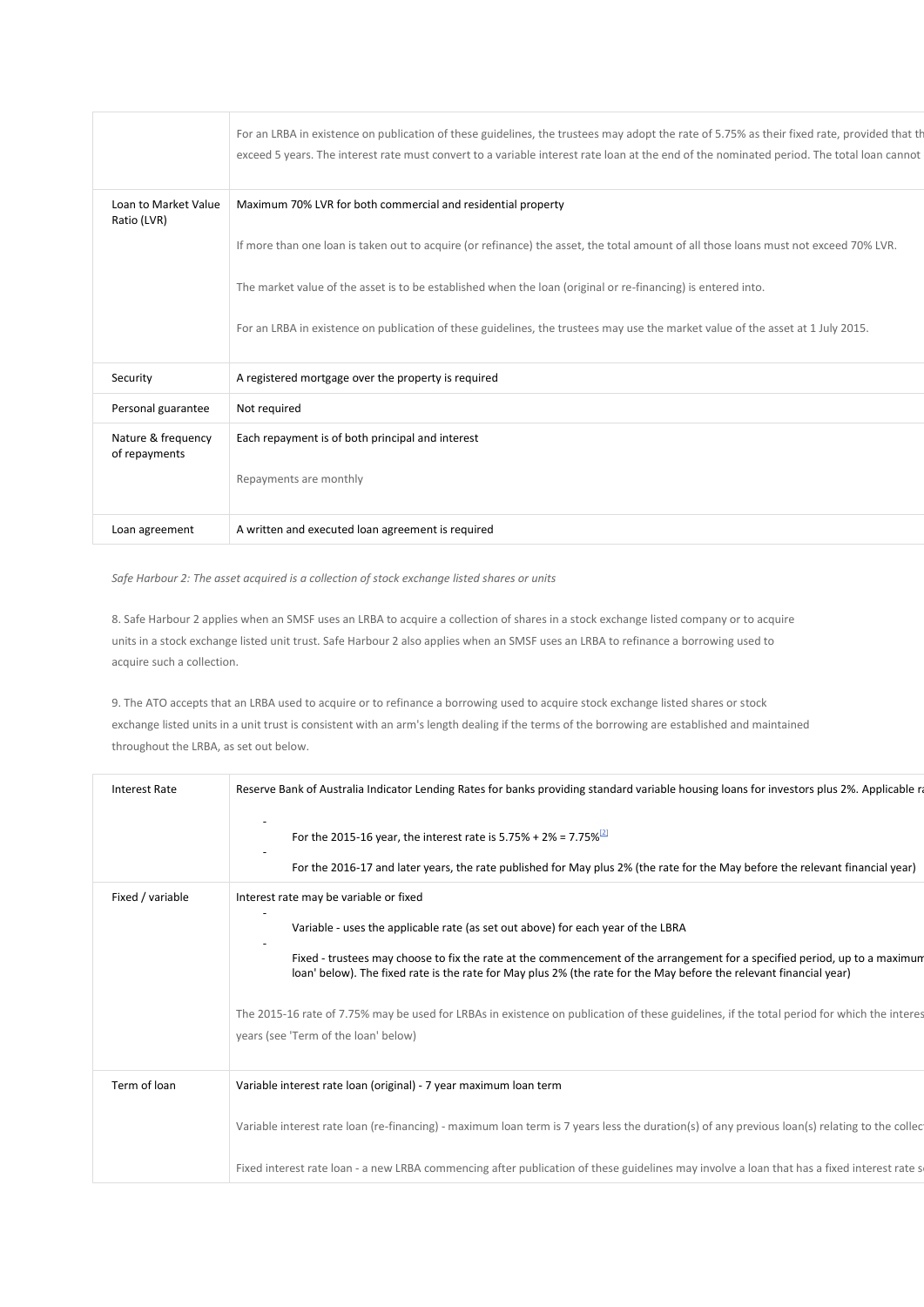| exceed 7 years.<br><b>LVR</b><br>Maximum 50% LVR<br>The market value of the collection of assets is to be established when the loan (original or re-financing) is entered into.<br>For an LRBA in existence on publication of these guidelines, the trustees may use the market value of the asset at 1 July 2015.<br>A registered charge/mortgage or similar security (that provides security for loans for such assets)<br>Security<br>Personal guarantee<br>Not required<br>Nature & frequency<br>Each repayment is of both principal and interest<br>of repayments<br>Repayments are monthly<br>A written and executed loan agreement is required<br>Loan agreement |  | arrangement. The rate may be fixed up to for a maximum of 3 years, and must convert to a variable interest rate loan at the end of the n<br>term cannot exceed 7 years.                                                                                             |  |
|-------------------------------------------------------------------------------------------------------------------------------------------------------------------------------------------------------------------------------------------------------------------------------------------------------------------------------------------------------------------------------------------------------------------------------------------------------------------------------------------------------------------------------------------------------------------------------------------------------------------------------------------------------------------------|--|---------------------------------------------------------------------------------------------------------------------------------------------------------------------------------------------------------------------------------------------------------------------|--|
|                                                                                                                                                                                                                                                                                                                                                                                                                                                                                                                                                                                                                                                                         |  | For an LRBA in existence on publication of these guidelines, the trustees may adopt the rate of 7.75% as their fixed rate, provi<br>fixed rate does not exceed 3 years. The interest rate must convert to a variable interest rate loan at the end of the nominated |  |
|                                                                                                                                                                                                                                                                                                                                                                                                                                                                                                                                                                                                                                                                         |  |                                                                                                                                                                                                                                                                     |  |
|                                                                                                                                                                                                                                                                                                                                                                                                                                                                                                                                                                                                                                                                         |  | If more than one loan is taken out to acquire (or refinance) the collection of assets, the total amount of all those loans must not exceed 5                                                                                                                        |  |
|                                                                                                                                                                                                                                                                                                                                                                                                                                                                                                                                                                                                                                                                         |  |                                                                                                                                                                                                                                                                     |  |
|                                                                                                                                                                                                                                                                                                                                                                                                                                                                                                                                                                                                                                                                         |  |                                                                                                                                                                                                                                                                     |  |
|                                                                                                                                                                                                                                                                                                                                                                                                                                                                                                                                                                                                                                                                         |  |                                                                                                                                                                                                                                                                     |  |
|                                                                                                                                                                                                                                                                                                                                                                                                                                                                                                                                                                                                                                                                         |  |                                                                                                                                                                                                                                                                     |  |
|                                                                                                                                                                                                                                                                                                                                                                                                                                                                                                                                                                                                                                                                         |  |                                                                                                                                                                                                                                                                     |  |
|                                                                                                                                                                                                                                                                                                                                                                                                                                                                                                                                                                                                                                                                         |  |                                                                                                                                                                                                                                                                     |  |
|                                                                                                                                                                                                                                                                                                                                                                                                                                                                                                                                                                                                                                                                         |  |                                                                                                                                                                                                                                                                     |  |

More information

•

•

10. For more information see:

- Taxation Determination [TD 2016/16](https://www.ato.gov.au/law/view/document?LocID=%22TXD%2FTD201616%2FNAT%2FATO%22&PiT=99991231235958) *Income tax: will the ordinary or statutory income of a self-managed superannuation fund be non-arm's length income under subsection 295-550(1) of the Income Tax Assessment Act 1997 (ITAA 1997) when the parties to a scheme have entered into a limited recourse borrowing arrangement on terms which are not at arm's length?*
- Self Managed Superannuation Funds Ruling [SMSFR 2012/1](https://www.ato.gov.au/law/view/document?LocID=%22SFR%2FSMSFR20121%2FNAT%2FATO%22&PiT=99991231235958) *Self Managed Superannuation Funds: limited recourse borrowing arrangements - application of key concepts*
- [Limited Recourse borrowing arrangements -](https://www.ato.gov.au/super/self-managed-super-funds/in-detail/smsf-resources/smsf-technical/limited-recourse-borrowing-arrangements---questions-and-answers/) questions and answers
- Legislative Determinations [SPR 2014/1](https://www.ato.gov.au/law/view/document?LocID=%22SLD%2FSPR20141%22&PiT=99991231235958) *Self Managed Superannuation Funds (Limited Recourse Borrowing Arrangements - Inhouse Asset Exclusion) Determination 2014*
- [SISA 1993 67A](https://www.ato.gov.au/law/view/document?LocID=%22PAC%2F19930078%2F67A%22) and [SISA 1993 67B](https://www.ato.gov.au/law/view/document?LocID=%22PAC%2F19930078%2F67B%22) of the SISA

Background and Additional Information

11. ATO interpretative decisions, ATO ID 2015/27 and ATO ID 2015/28, have been withdrawn. The Commissioner has issued Taxation Determination TD 2016/16 on 28 September 2016.

12. Parties, including an SMSF, who enter into an LRBA on terms not consistent with an arm's length dealing, should consider the further matters addressed in TD 2016/16.

13. If we are asked to state formally (for example, in a private ruling or in litigation) whether a particular SMSF's LRBA gives rise to NALI for any income year, our approach will be consistent with Taxation Determination TD 2016/16.

ATO's compliance approach for LRBAs established before 30 June 2016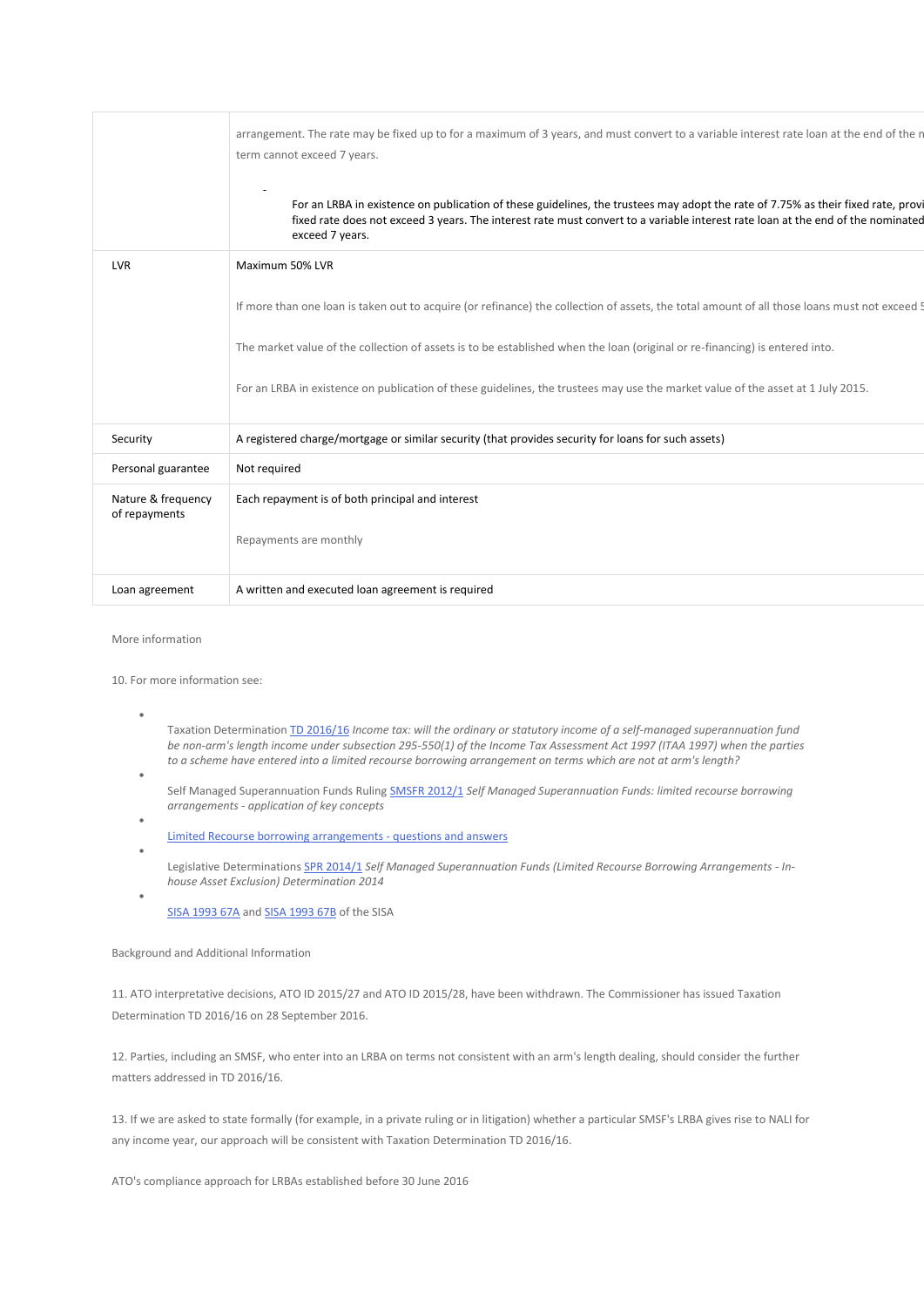14. The ATO recognises the effects of the NALI provisions, and the importance of preserving assets held by an SMSF. Given this, we will not select an SMSF for an income tax review for the 2014-15 year or earlier years purely because the SMSF has entered into an LRBA. However, this is conditional on the SMSF trustee ensuring that any LRBA that their fund has is on terms consistent with an arm's length dealing by 31 January 2017 or, alternatively, is brought to an end by 31 January 2017.

15. In addition, payments of principal and interest must be made under LRBA terms consistent with an arm's length dealing. SMSF trustees who are concerned about their ability to make the required payments on commercial terms before 31 January 2017 can contact the ATO to discuss their particular circumstances. In the first instance, taxpayers can write to us, outlining their particular circumstances, at the following address:

PO Box 3100 Penrith NSW 2740

16. In other words, SMSF trustees have an opportunity to review the terms of their funds' LRBAs before 31 January 2017. The terms of their LRBAs will not be subject to any further compliance action for the 2014-15 income years (or before) if, by 31 January 2017:

- (i) the LRBA is on terms that are consistent with an arm's length dealing, or
- (ii)

the LRBA is brought to an end, and the payments of principal and interest made are made under LRBA terms consistent with an arm's length dealing.

17. Furthermore, SMSF trustees who satisfy these conditions, and apply this Guideline in good faith to revise the terms of their existing LRBAs before 31 January 2017, can be assured that the terms of their LRBA will not be subject to any further compliance action by the ATO for the 2014-15 years and prior.

18. The following examples illustrate how the Safe Harbours apply in conjunction with the opportunity for SMSF trustees to review and revise the terms of their LRBAs before 31 January 2017.

## *Example 1 - real property*

•

•

•

•

•

19. A complying SMSF borrowed money under an LRBA on terms consistent with section 67A of the SISA. It used the funds to to acquire commercial property valued at \$500,000 on 1 July 2011.

- The borrower is the SMSF trustee.
- The lender is an SMSF member's father (a related party).
- A holding trust has been established, and the holding trust trustee is the legal owner of the property until the borrowing is repaid.

20. The loan has the following features:

- the total amount borrowed is \$500,000
- the SMSF met all the costs associated with purchasing the property from existing fund assets
- the loan is interest free
- the principal is repayable at the end of the term of the loan, but may be repaid earlier if the SMSF chooses to do so
- the term of the loan is 25 years
- the lender's recourse against the SMSF is limited to the rights relating to the property held in the holding trust, and
- the loan agreement is in writing.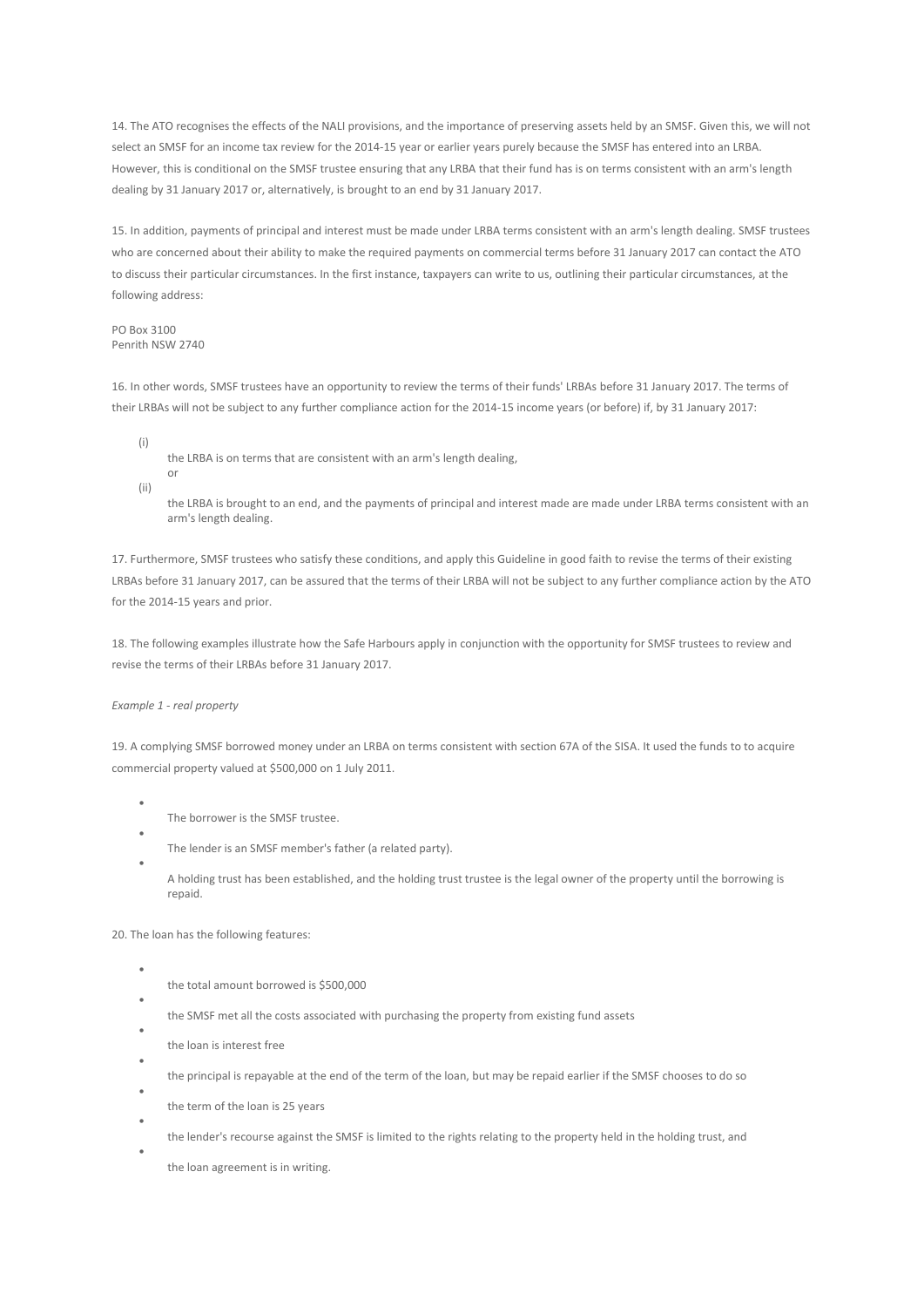21. We do not consider that this LRBA has been established or maintained on arm's length terms. The income earned from the property, which is rented to an unrelated party, may give rise to NALI.

22. At 1 July 2015, the property was valued at \$643,000.

23. The SMSF has not repaid any of the principal since the loan commenced.

24. If after considering TD 2016/16, it is determined that the income earned from the property is in fact NALI, to avoid having to report NALI for the current year (and prior years) the Fund has a number of options.

#### *Option 1 - Alter the terms of the loan to meet guidelines*

25. The SMSF and the lender could alter the terms of the loan arrangement to meet Safe Harbour 1, for real property (see paragraph 6 of this guideline).

26. To bring the terms of the loan into line with Safe Harbour 1, the trustees of the SMSF must ensure that:

- The 70% LVR is met (in this case, the value of the property at 1 July 2015 may be used). Based on a property valuation of \$643,000 at 1 July 2015, the maximum the SMSF can borrow is \$450,100. The SMSF needs to ensure that required payments of principal and interest are actually made and brought up to date by 31 January 2017.
- The loan term cannot exceed 11 years from 1 July 2015. The SMSF must recognise that the loan commenced 4 years earlier. An additional 11 years would not exceed the maximum 15 year term.
- The SMSF can use a variable interest rate. Alternatively, it can alter the terms of the loan to use a fixed rate of interest for a period that ensures the total period for which the rate of interest is fixed does not exceed 5 years. The loan must convert to a variable interest rate loan at the end of the nominated period.
- The interest rate of 5.75% p.a. applies from 1 July 2015 to 30 June 2016. Calculation of interest payable for the purposes of making required payments of principal and interest must take into account the opening balance of \$500,000, the remaining term of 11 years, and the timing of the capital repayment, into account.
	- The new LRBA must continue under terms complying with the ATO's guidelines relating to real property at all times. For example, the SMSF must ensure that it updates the interest rate used for the loan on 1 July each year (if variable) or as appropriate (if fixed), and make monthly principal and interest repayments accordingly.

#### *Option 2 - Refinance through a commercial lender*

27. The fund could refinance the LRBA with a commercial lender, extinguish the original arrangement and pay the associated costs.

28. For any period after 1 July 2015 that the original loan remains in place, the SMSF must ensure that the terms of the loan are consistent with an arm's length dealing, and relevant amounts of principal and interest are paid to the original lender.

29. The SMSF may choose to apply the terms set out under Safe Harbour 1 to calculate the amounts of principal and interest to be paid to the original lender for the relevant period.

*Option 3 - Pay out the LRBA*

•

•

•

30. The SMSF may decide to repay the loan to the related party, and bring the LRBA to an end before 31 January 2017.

31. For any period after 1 July 2015 that the original loan remains in place, the SMSF must ensure that the terms of the loan are consistent with an arm's length dealing, and the relevant amounts of principal and interest are paid to the original lender.

32. The SMSF may choose to apply the terms set out under Safe Harbour 1 to calculate the amounts of principal and interest to be paid to the original lender for the relevant period.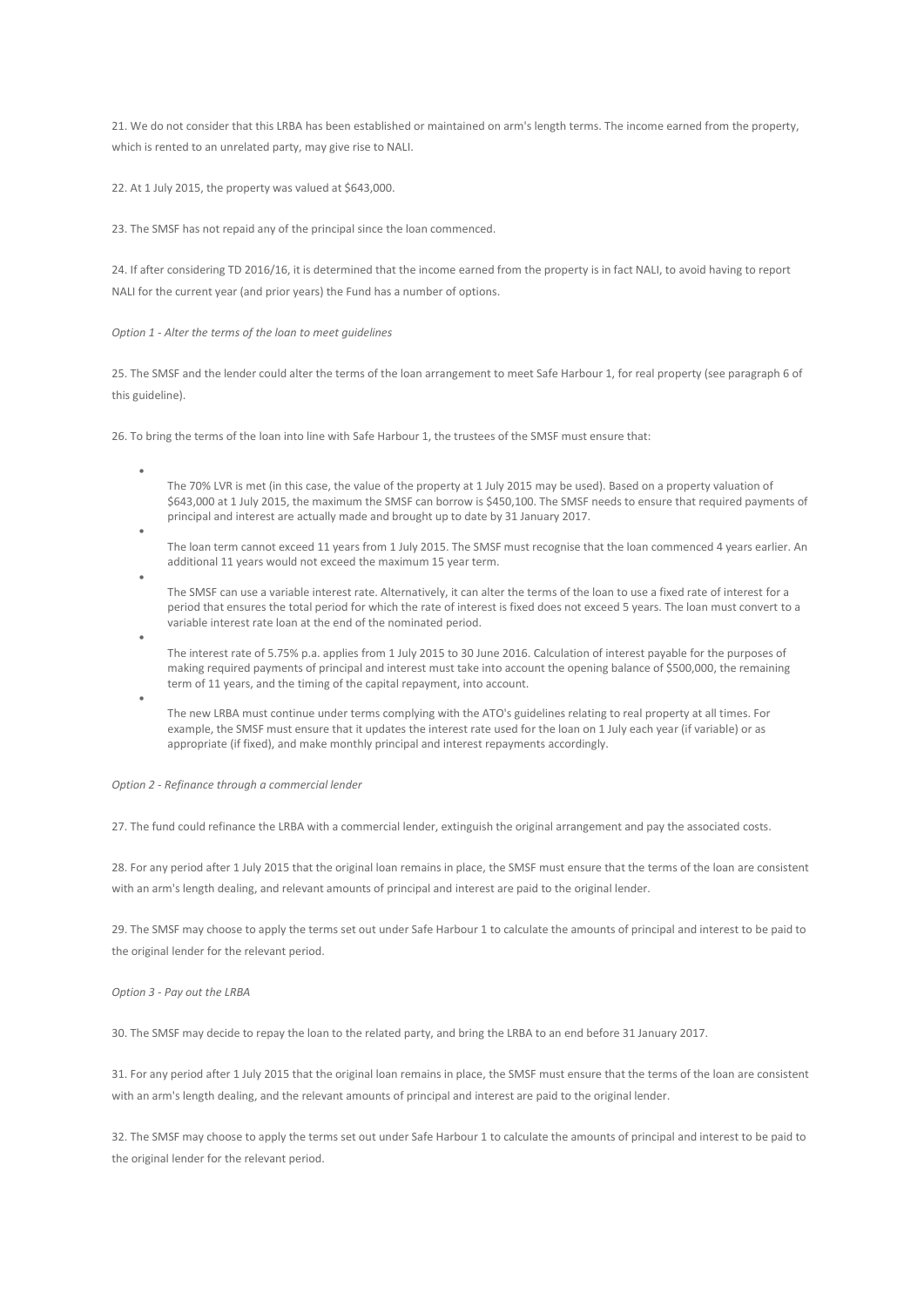### *Example 2 - collection of listed shares*

33. A complying SMSF borrowed money under an LRBA on terms consistent with section 67A of the SISA. It used the funds to acquire a collection of stock exchange listed shares valued at \$100,000 on 1 July 2011.

- The borrower is the SMSF trustee.
- The lender is an SMSF member (a related party).
- A holding trust has been established, and the holding trust trustee is the legal owner of the collection of shares until the borrowing is repaid.

34. The loan has the following features:

•

•

•

•

•

•

- the total amount borrowed is \$80,000
- the SMSF met all the costs associated with purchasing the shares, and provided \$20,000 from existing fund assets towards the purchase price
- interest was payable, but only at a fixed rate of 2% p.a. for the entire term of the loan
- the principal is repayable at the end of the term of the loan, but may be repaid earlier if the SMSF chooses to do so
- the term of the loan is for 10 years
- the lender's recourse against the SMSF is limited to the rights relating to the collection of shares held in the Holding Trust, and

the loan agreement is in writing.

35. We do not consider that this LRBA has been established or maintained on arm's length terms. The dividend income earned from these shares may give rise to NALI.

36. As at 1 July 2015, the parcel of shares was valued at \$120,000.

37. The SMSF has not repaid any of the principal since the loan commenced.

38. If after considering TD 2016/16, it is determined that the dividend income is in fact NALI, to avoid having to report NALI for the current year (and prior years) the Fund has a number of options.

*Option 1 - Alter the terms of the loan to meet guidelines*

39. The SMSF and the related party could alter the terms of the loan to comply with Safe Harbour 2, for a collection of stock exchange listed shares (see paragraph 8 of this guideline).

40. To bring the terms of the loan into line with Safe Harbour 2, the trustees of the SMFS must ensure that:

- The 50% LVR is met (in this case the value of the collection of shares at 1 July 2015 may be used). Based on a market valuation of \$120,000 at 1 July 2015, the maximum the SMSF can borrow is \$60,000. The SMSF must ensure that required payments of principal and interest are actually made and brought up to date by 31 January 2017.
- The loan term cannot exceed 3 years from 1 July 2015. The SMSF must recognise that the loan commenced four years earlier. An additional three years would not exceed the maximum 7 year term.
- The interest rate must be a variable interest rate, as the loan has already been fixed for 4 years from when it commenced (that is, 1 July 2011).
	- The interest rate of 7.75% p.a. applies from 1 July 2015 to 30 June 2016. Calculation of interest payable for the purposes of making required payments of principal and interest must take into account the opening balance of \$80,000, the remaining term of three years, the timing of the capital repayment, and the interest already paid.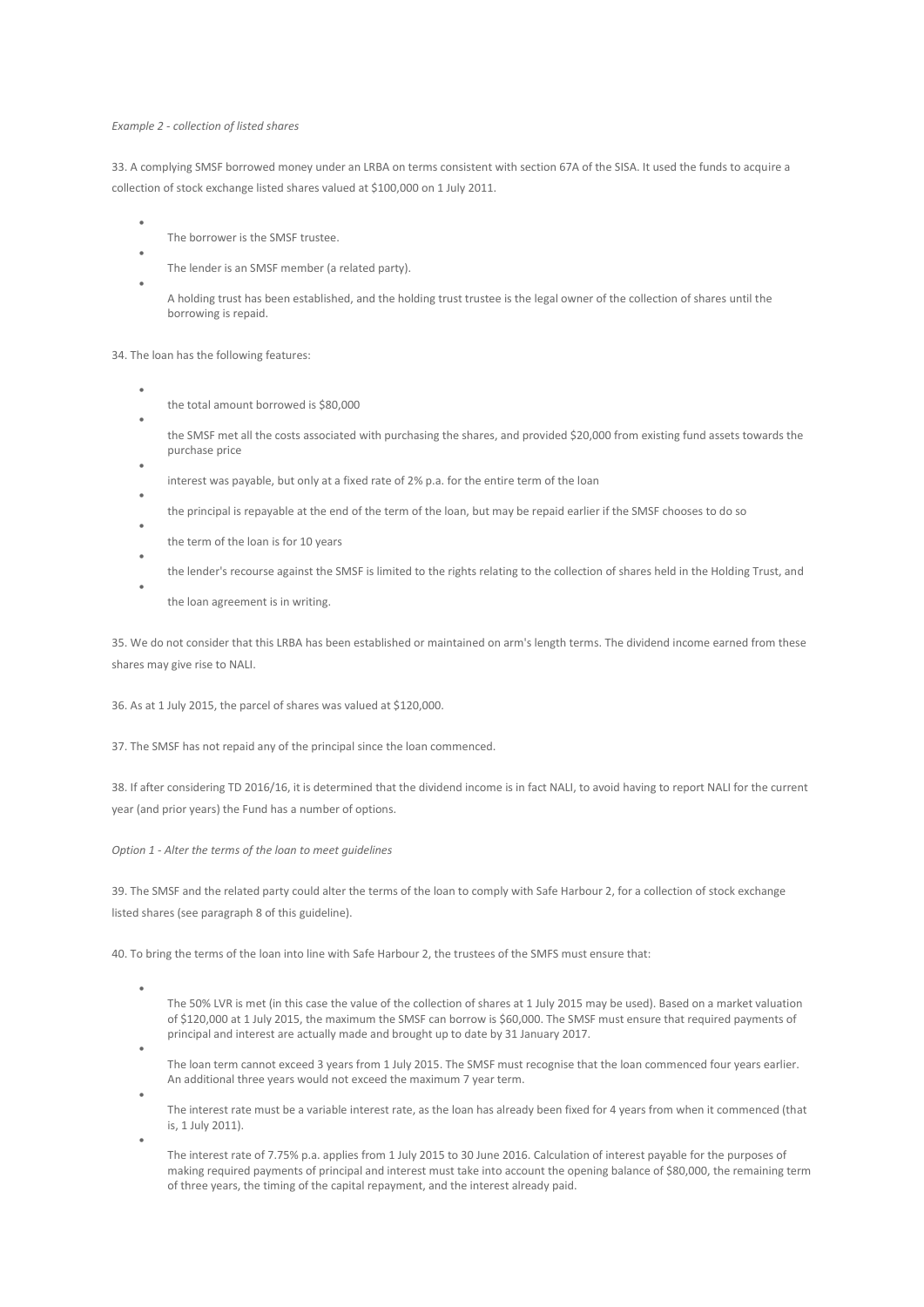The new LRBA must continue under terms complying with the ATO's guidelines relating to listed shares at all times. For example, the SMSF must ensure that it updates the interest rate used for the loan on 1 July each year, and make monthly principal and interest repayments accordingly.

*Option 2 - Refinance through a commercial lender*

41. The SMSF could refinance the LRBA with a commercial lender, extinguish the original arrangement and pay the associated costs.

42. For any period after 1 July 2015 that the original loan remains in place, the SMSF must ensure that the terms of the loan are consistent with an arm's length dealing, and that principal and interest amounts are paid to the original lender.

43. The SMSF may choose to apply the terms set out in Safe Harbour 2 to calculate the amounts of principal and interest to be paid to the original lender for the relevant period.

*Option 3 - Payout the LRBA*

•

44. The SMSF may decide to repay the loan to the related party, and bring the LRBA to an end before 31 January 2017.

45. For any period after 1 July 2015 that the original loan remains in place, the SMSF must ensure that the terms of the loan are consistent with an arm's length dealing, and the relevant amounts of principal and interest for that period are paid to the original lender.

46. The SMSF may choose to apply the terms set out in Safe Harbour 2 to calculate the amounts of principal and interest to be paid to the original lender for the relevant period.

Commissioner of Taxation 28 September 2016

# Amendment history

| Date of<br>Amendment | Part                                                                   | Comment                                                                                              |
|----------------------|------------------------------------------------------------------------|------------------------------------------------------------------------------------------------------|
| 28 September 2016    | More Information                                                       | Insertion of reference to TD 2016/6.<br>Deletion of references to ATO ID 2015/27 and ATO ID 2015/28. |
|                      | Background and Additional Information                                  | Changes made to reflect publication of TD 2016/6 as replacement for wit<br>ATOID 2015/29.            |
|                      | ATO's compliance approach for LRBAs established before 30<br>June 2016 | References to "30 June 2016" changed to "31 January 2017".                                           |
|                      | Example 1 - real property                                              | Changes made to reflect publication of TD 2016/6 as replacement for wit<br>ATOID 2015/29.            |
|                      | Option 1 - Alter the terms of the loan to meet guidelines              | Changes made to reflect change of date for review and revision of terms<br>31 January 2017.          |
|                      | Option 2 - Refinance through a commercial lender                       | Changes made to reflect change of date for review and revision of terms<br>31 January 2017.          |